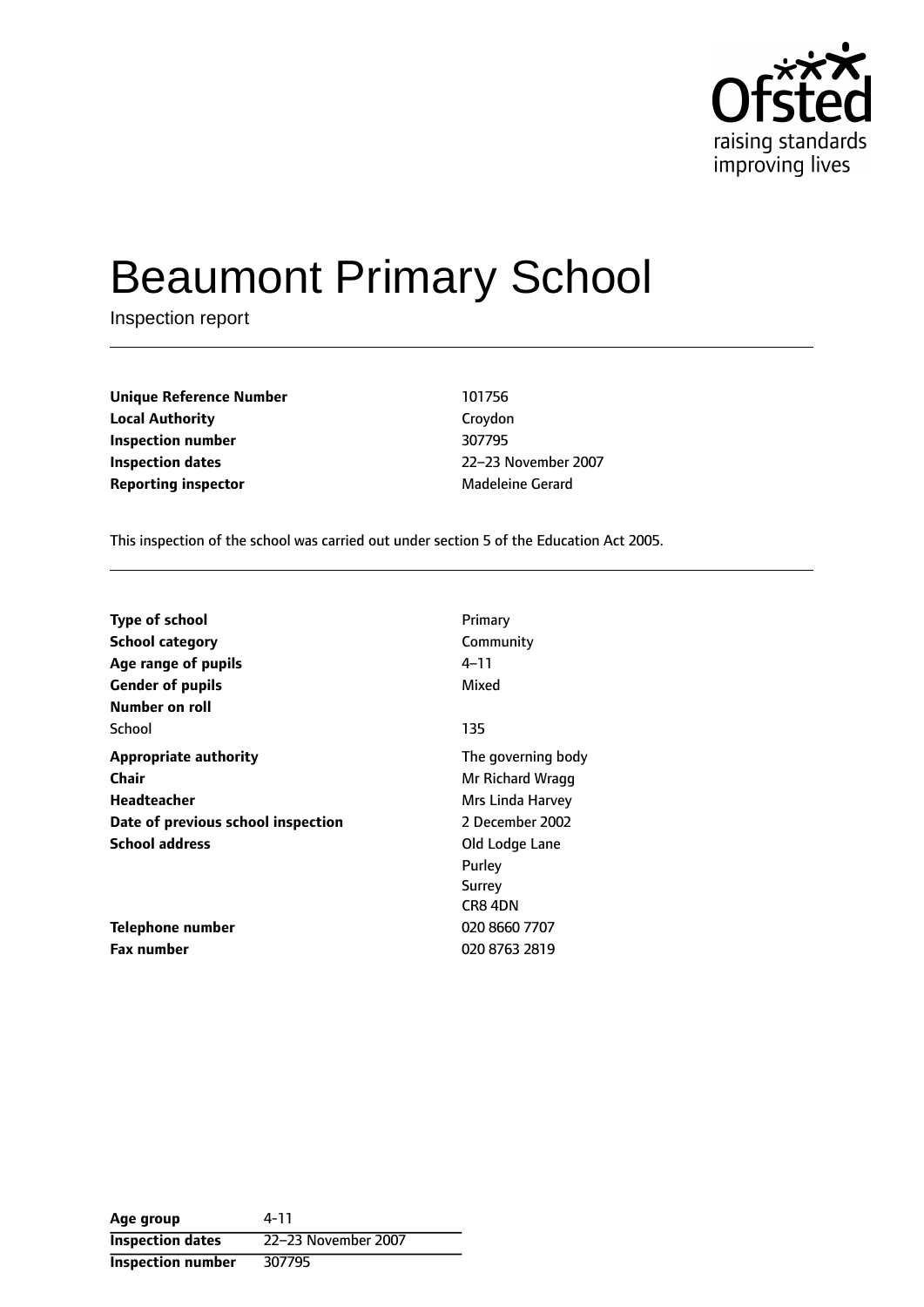.

© Crown copyright 2007

#### Website: www.ofsted.gov.uk

This document may be reproduced in whole or in part for non-commercial educational purposes, provided that the information quoted is reproduced without adaptation and the source and date of publication are stated.

Further copies of this report are obtainable from the school. Under the Education Act 2005, the school must provide a copy of this report free of charge to certain categories of people. A charge not exceeding the full cost of reproduction may be made for any other copies supplied.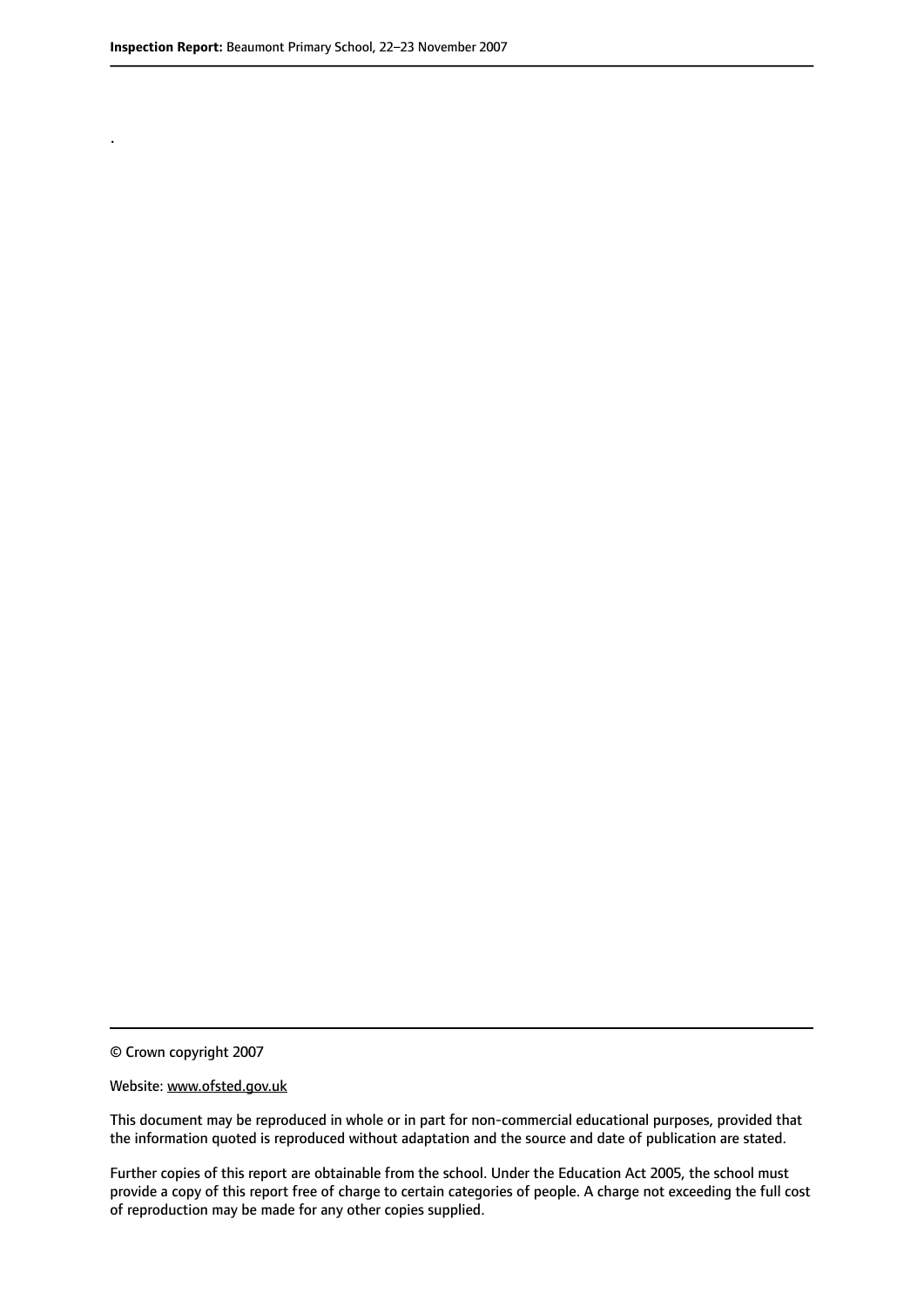# **Introduction**

The inspection was carried out by an Additional Inspector.

## **Description of the school**

Beaumont Primary is a smaller than average school. The percentage of pupils from minority ethnic groups is above the national average and the proportion who speak English as an additional language is well above the national figure. The percentage of pupils with learning difficulties or disabilities is also above average. The number of pupils who join or leave other than at the normal times is high. The school has achieved the Healthy School Award.

## **Key for inspection grades**

| Grade 1 | Outstanding  |
|---------|--------------|
| Grade 2 | Good         |
| Grade 3 | Satisfactory |
| Grade 4 | Inadequate   |
|         |              |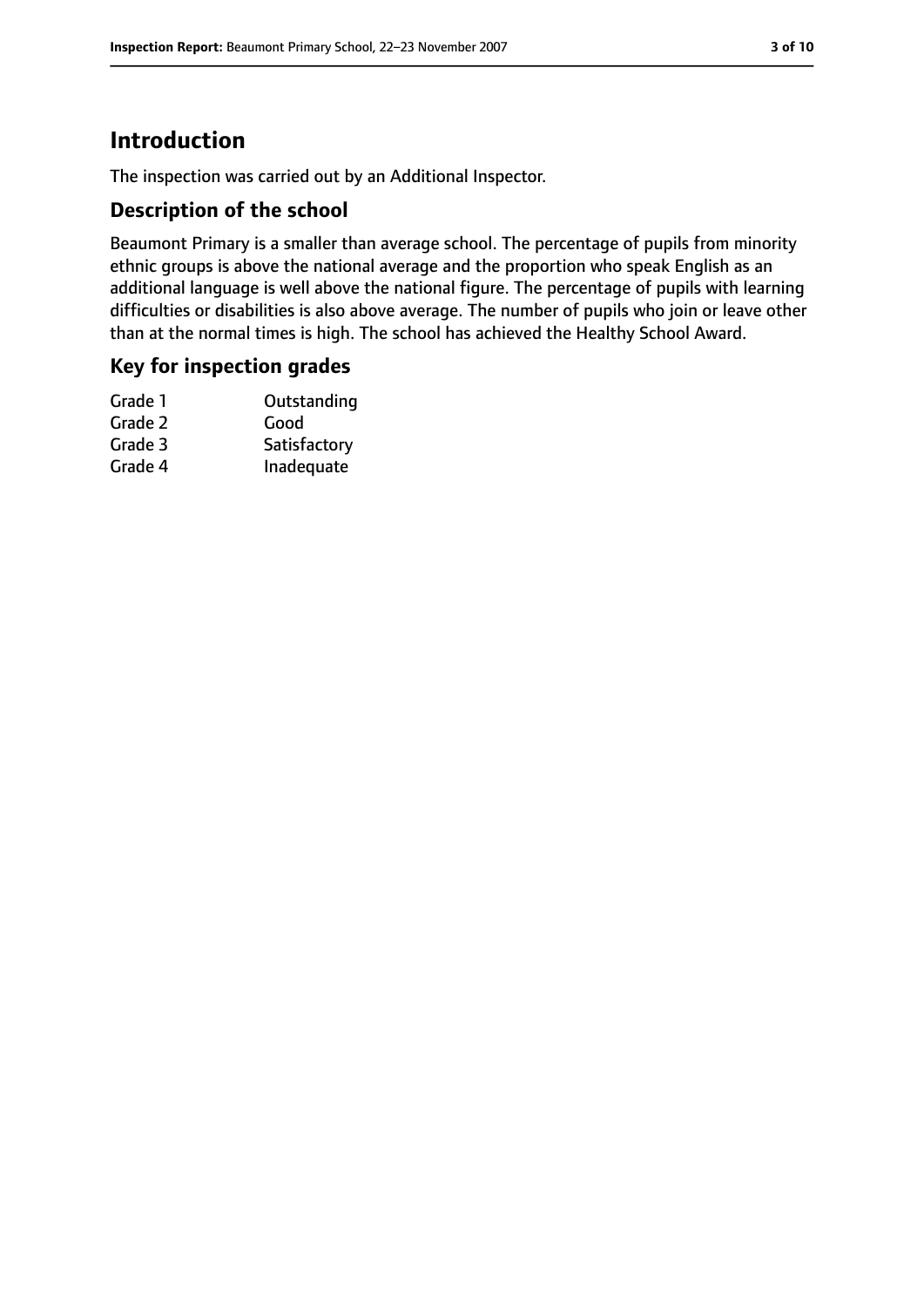# **Overall effectiveness of the school**

#### **Grade: 2**

Beaumont Primary is a good school. There are many strengths, including the good personal development of the pupils, which is reflected in their good behaviour, positive attitudes and enjoyment of school life. One pupil said,' Loads of things are good about Beaumont.' Pupils are well cared for and the support and guidance provided by the school are good, resulting in pupils being polite, caring and helpful to each other. Another pupil commented, 'I like the friends and the food'.

The school has taken effective steps to raise pupils' achievement, which has improved and is now good. Standards vary year-on-year because of the small number of pupils in each cohort, differences in the attainment on entry between year groups and the number of pupils joining and leaving the school partway through their education. Standards are broadly average and pupils are now making good progress overall. Good systems are now established for tracking pupils' progress throughout the school and regularly checking up on how well they are doing. Data is generally used well to plan the next steps in pupils' learning. Key features of the school's work to raise achievement and meet challenging targets include small group work, well chosen initiatives tailored to meet pupils' specific learning needs and individualised pupil targets. Teaching assistants make a very good contribution to this work in supporting all pupils to make good progress. Effective teamwork ensures that work is well planned for those who need extra help, which ensures they achieve well. Nevertheless, in a few lessons tasks are less well chosen to fully challenge all pupils.

The curriculum is good and has improved since the last inspection. This is because staff have worked effectively as a team over recent years to design a new curriculum that is more relevant to the pupils' needs. The mixed-age classes are well supported through the structure of the curriculum planning, which has been well thought out over a two-year cycle to ensure work is not repeated and skills are built upon systematically. The use of computers to support pupils in developing their literacy and numeracy skills is good. Similar opportunities for pupils to develop these skills across a range of other subjects are more limited. Pupils in all year groups enjoy swimming lessons and the provision for sporting activities is good, encouraging positive attitudes to keeping fit and healthy. Although the school works hard to ensure all absences are accounted for, attendance is only satisfactory.

Morale is high and previous problems of high staff turnover are in the past. The good senior management team is committed to raising achievement. The restructuring of leadership and management, with clear roles and responsibilities, has had a positive impact on bringing about improvements, demonstrating the school's good capacity for further improvement.

### **Effectiveness of the Foundation Stage**

#### **Grade: 2**

Children enter Reception with skills and understanding generally below that expected at this age, although this varies from year to year. Good induction procedures, including home visits, ensure they settle quickly into the happy, structured and stimulating environment. They soon get used to routines, behave well and enjoy their learning. Staff continually assess how well children are achieving and use this information to plan further challenges. Children make good progress. As a result, by the start of Year 1, most children are working within the learning goals expected of them. The recent addition of a large canopy to the outdoor play area enables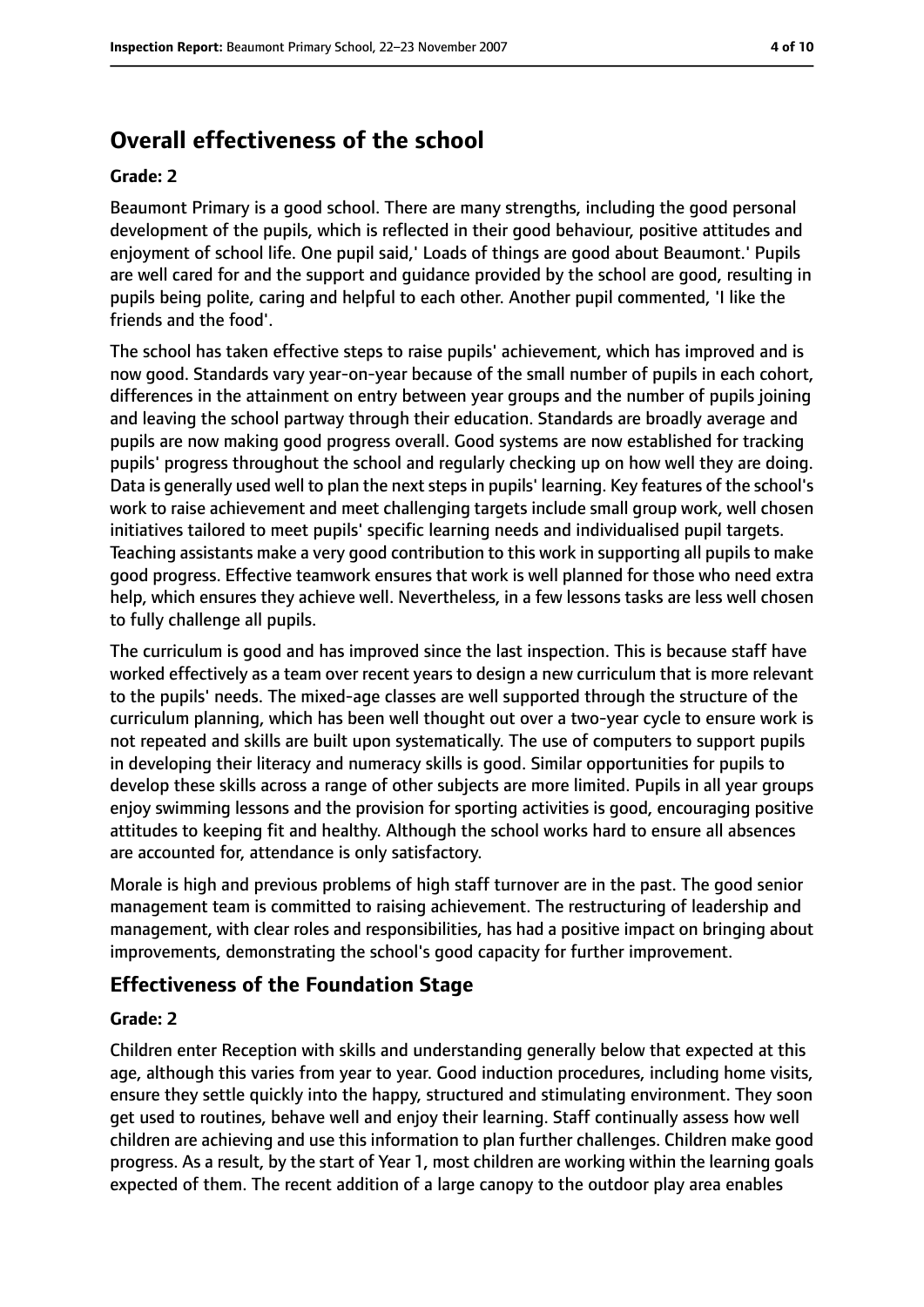children to enjoy open-air activities in all weathers. For example, children develop their number skills working independently and in small groups on a wide variety of stimulating outside counting activities. Parents are encouraged to become actively involved in their children's learning through regular contact and newsletters.

### **What the school should do to improve further**

- Ensure that the work set is pitched consistently at the right level for pupils in all lessons so that they all make the best progress possible.
- Increase opportunities for pupils to develop and apply their literacy and numeracy skills in other subjects.

## **Achievement and standards**

#### **Grade: 2**

Standards at the end of Year 6 have fluctuated since 2003 because of differences in pupils' levels of skills on entry, but they rose significantly in 2007 and are now broadly average overall. The school has acted successfully to address underachievement in both key stages. Pupils' progress is being monitored more closely and regularly, for example, and there is additional support for those falling behind. Pupils' current work, as well as the school's own data, show that there has been a significant improvement in the rates of progress in reading, writing and mathematics. As a result of the action taken more pupils are working at or above the expected levels for their age and from their below average attainment on entry achievement is now good.

Pupils with learning difficulties and disabilities make good progress because the school identifies their needs promptly and they receive good support. Close links with the neighbouring special school ensure pupils who attend both schools on a part-time basis are included well and given good support. Pupils who are at an early stage of learning English as an additional language are well supported and make similar good progress.

## **Personal development and well-being**

#### **Grade: 2**

Pupils' spiritual, moral, social and cultural development is good. As a result they are thoughtful, caring and get on well with each other which makes for a racially inclusive and harmonious school. They are keen to take up opportunities to contribute to the community, for example as team captains, librarians and helping younger pupils in the playground. They feel safe in the school and are confident that adults will listen sympathetically to any concerns. The school council is active and its views are valued. Pupils are particularly proud of the good variety of popular extra-curricular sports clubs set up as a result of their suggestions. They enjoy the healthy food on offer. Good progress in basic skills, including computing, and well-developed social skills, prepare them well for their future lives.

# **Quality of provision**

### **Teaching and learning**

#### **Grade: 2**

Teaching and learning are good. As a result, pupils make good progress. Teaching assistants are managed skilfully to support the needs of all pupils including those with learning difficulties or disabilities. Checks on how well all pupils are progressing are made frequently and this information is generally used well to plan the next steps in their learning. However, in some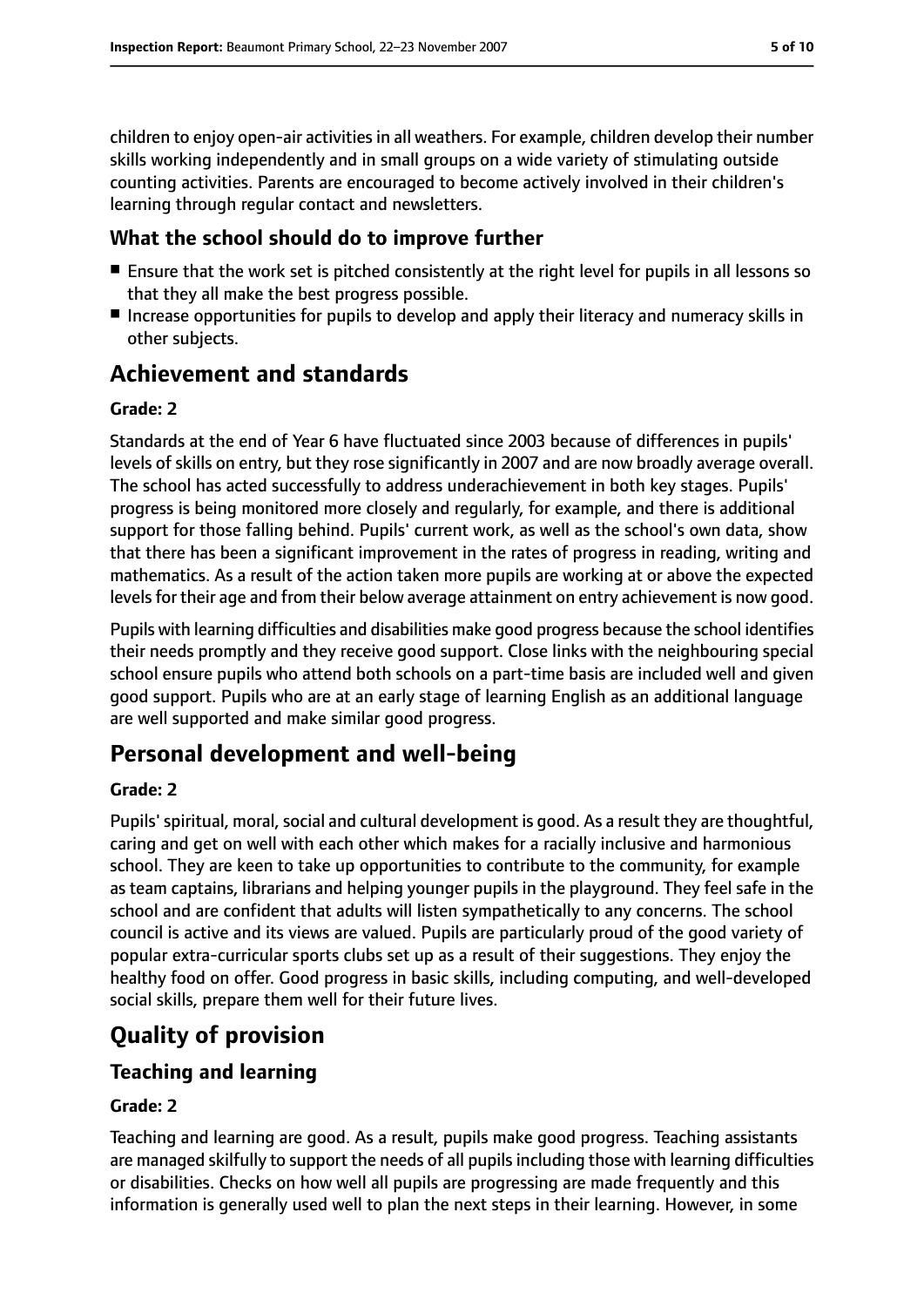lessons the level of challenge is not high enough for all pupils and the pace of learning slows. Teachers have good subject knowledge and explanations for pupils are clear. Behaviour is managed very well and throughout the school strong relationships amongst pupils and staff contribute to pupils' confidence and progress.

#### **Curriculum and other activities**

#### **Grade: 2**

Topic themes are well planned. Strong links between computing and literacy and numeracy help pupils to achieve well, although opportunities to make creative and practical use of these skills in a range of other subjects are less well developed. Regular communication with parents and carersincludes guidance on how they can support their children'slearning at home. Inventive use of time and staffing enables weekly opportunities for mixed-age classes to divide into year groups, contributing further to pupils' progress. Personal development is well supported through circle time and personal, social, health and citizenship education, resulting in much of the good behaviour and attitudes evident throughout the school. Recent developments include Spanish for pupils in Year 4 and recorder lessons for pupils in Years 3, 4 and 5.

#### **Care, guidance and support**

#### **Grade: 2**

Pastoral care is good. All adults are committed to helping pupils to achieve and enjoy. Child protection arrangements are secure and reviewed regularly. Parents are confident that their children are safe and well looked after. Academic guidance is good. Good systems enable the school to track the progress pupils are making and plan the next steps in their learning. Parents and carers are kept well informed through pupil progress meetings held each term to discuss how well their children are doing, set targets and make clear what pupils need to do to move up to the next level in their learning. Marking, though good, does not consistently make clear to pupils what they need to do to meet their targets. Links with outside agencies are used well to support vulnerable pupils and those with learning difficulties and disabilities.

## **Leadership and management**

#### **Grade: 2**

The leadership and management of the school are good. The headteacher is well supported by an equally committed team of staff and governors who share her vision and high expectations. With a shared sense of purpose, the school has made changes which are bringing about improvements. Efforts have successfully focused on raising achievement and improving the curriculum, as well as on providing high levels of care and support for individuals. Governors are helpful and challenging, carrying out their duties well. The school has an accurate view of what it does well and where further improvements are required. However, although the school is aware that more can be done to encourage good attendance and punctuality as this is affecting the progress of some pupils in the school, the school's actions have not yet had an impact on reducing the absence rate.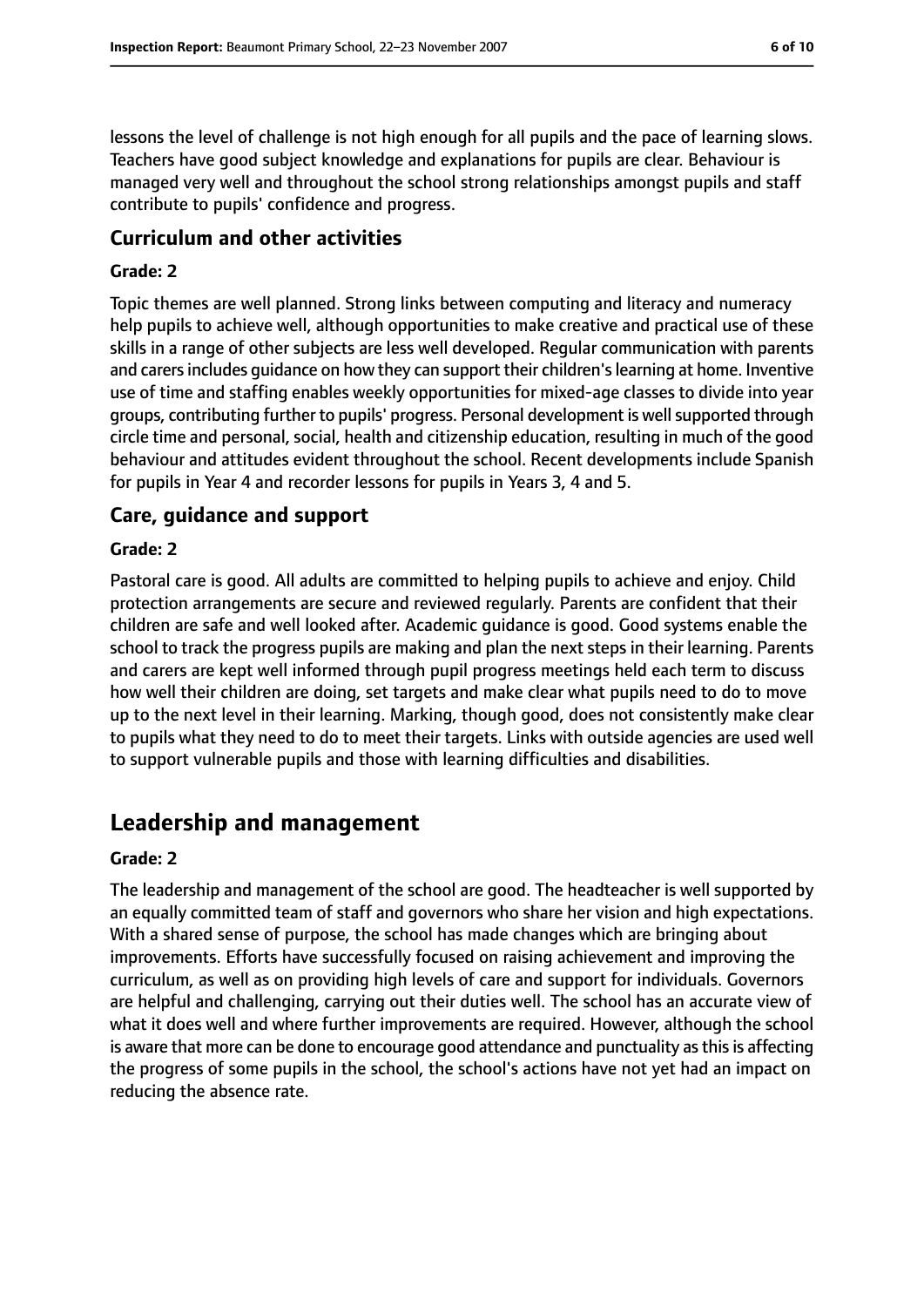**Any complaints about the inspection or the report should be made following the procedures set out in the guidance 'Complaints about school inspection', which is available from Ofsted's website: www.ofsted.gov.uk.**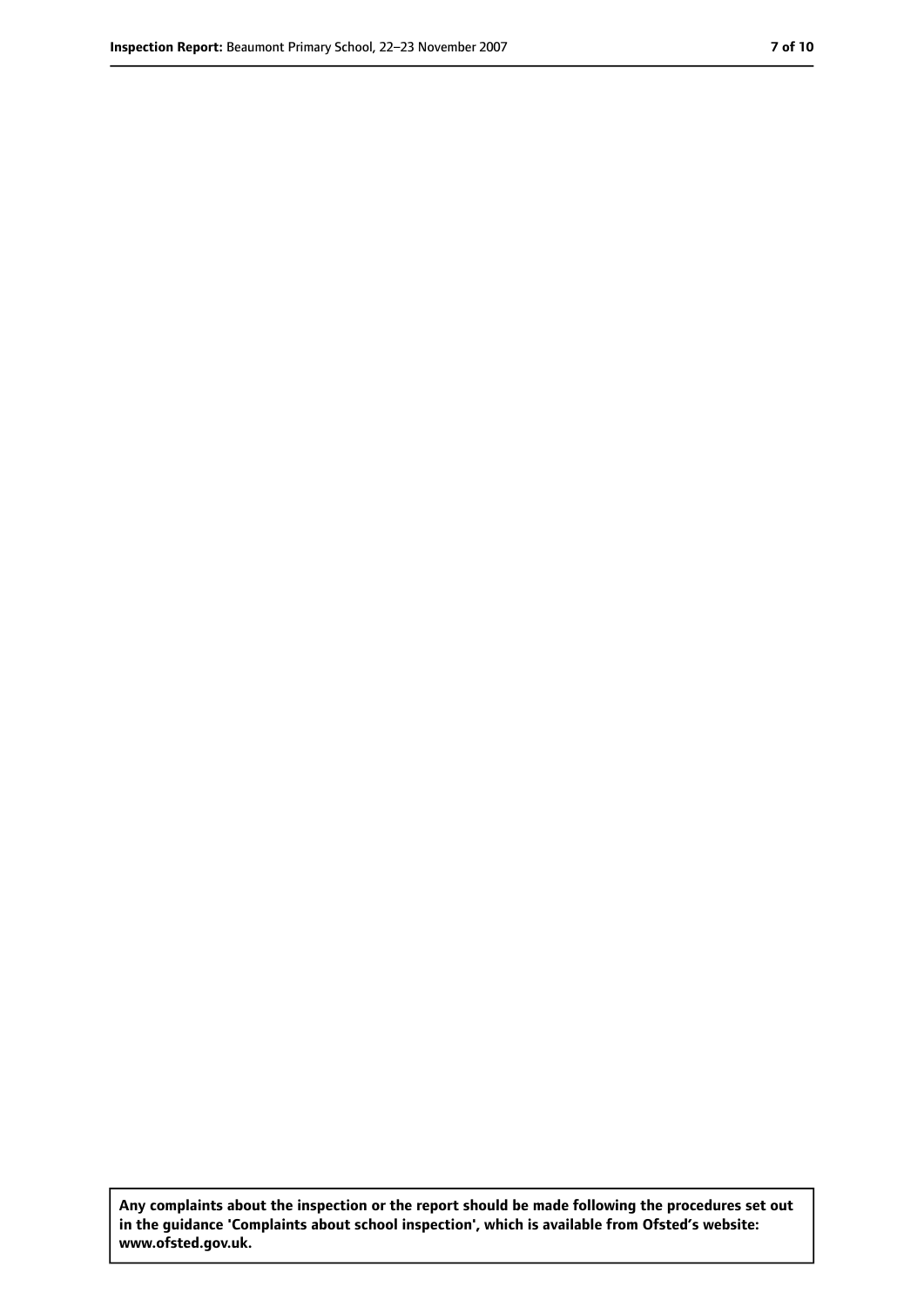# **Inspection judgements**

| $^{\backprime}$ Key to judgements: grade 1 is outstanding, grade 2 good, grade 3 satisfactory, and | <b>School</b>  |
|----------------------------------------------------------------------------------------------------|----------------|
| arade 4 inadeguate                                                                                 | <b>Overall</b> |

## **Overall effectiveness**

| How effective, efficient and inclusive is the provision of education, integrated<br>care and any extended services in meeting the needs of learners? |     |
|------------------------------------------------------------------------------------------------------------------------------------------------------|-----|
| Effective steps have been taken to promote improvement since the last<br>inspection                                                                  | Yes |
| How well does the school work in partnership with others to promote learners'<br>well-being?                                                         |     |
| The effectiveness of the Foundation Stage                                                                                                            |     |
| The capacity to make any necessary improvements                                                                                                      |     |

## **Achievement and standards**

| How well do learners achieve?                                                                               |  |
|-------------------------------------------------------------------------------------------------------------|--|
| The standards <sup>1</sup> reached by learners                                                              |  |
| How well learners make progress, taking account of any significant variations between<br>groups of learners |  |
| How well learners with learning difficulties and disabilities make progress                                 |  |

## **Personal development and well-being**

| How good is the overall personal development and well-being of the<br>learners?                                  |  |
|------------------------------------------------------------------------------------------------------------------|--|
| The extent of learners' spiritual, moral, social and cultural development                                        |  |
| The extent to which learners adopt healthy lifestyles                                                            |  |
| The extent to which learners adopt safe practices                                                                |  |
| How well learners enjoy their education                                                                          |  |
| The attendance of learners                                                                                       |  |
| The behaviour of learners                                                                                        |  |
| The extent to which learners make a positive contribution to the community                                       |  |
| How well learners develop workplace and other skills that will contribute to<br>their future economic well-being |  |

## **The quality of provision**

| How effective are teaching and learning in meeting the full range of the<br>learners' needs?          |  |
|-------------------------------------------------------------------------------------------------------|--|
| How well do the curriculum and other activities meet the range of needs<br>and interests of learners? |  |
| How well are learners cared for, quided and supported?                                                |  |

 $^1$  Grade 1 - Exceptionally and consistently high; Grade 2 - Generally above average with none significantly below average; Grade 3 - Broadly average to below average; Grade 4 - Exceptionally low.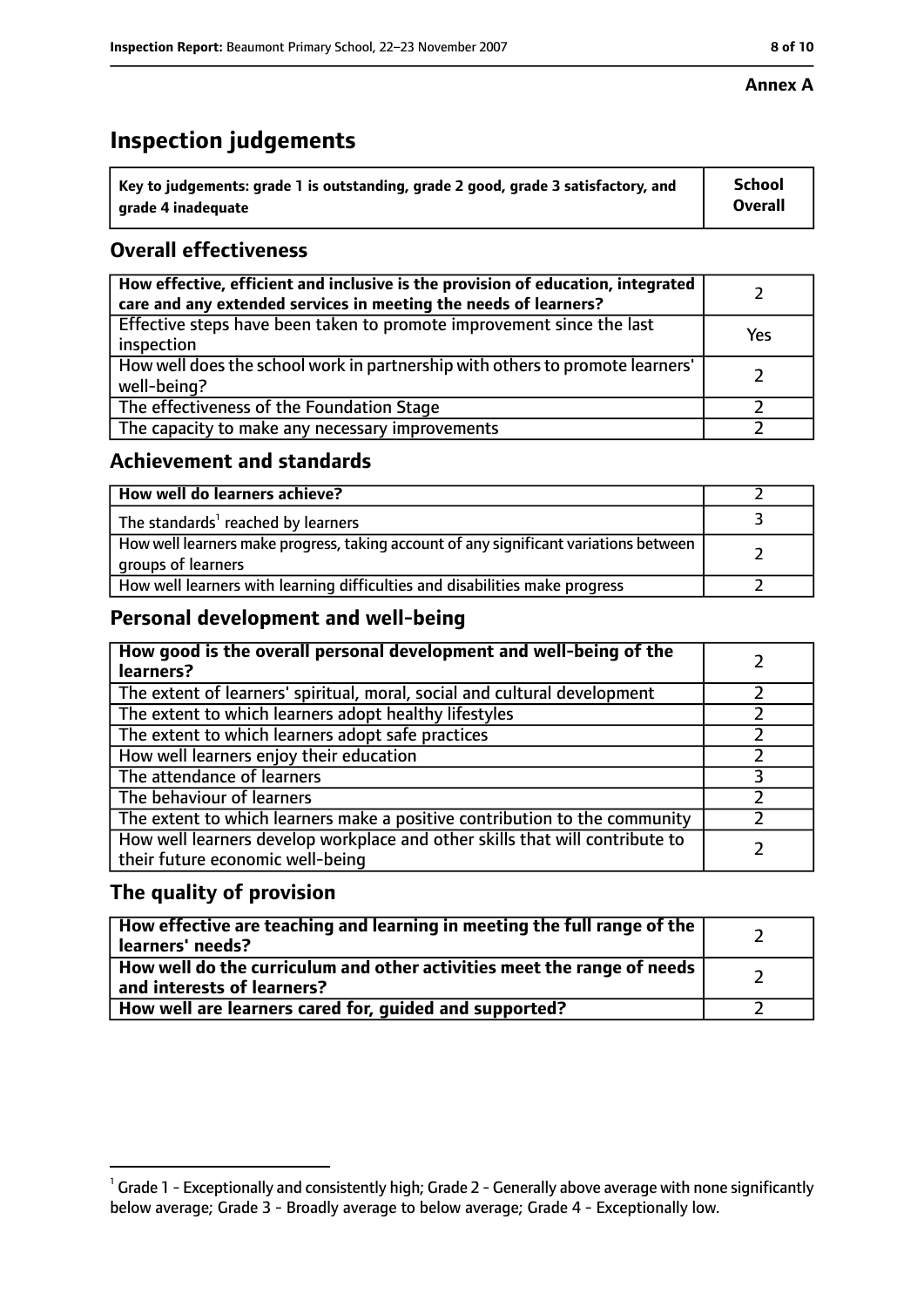# **Leadership and management**

| How effective are leadership and management in raising achievement<br>and supporting all learners?                                              |     |
|-------------------------------------------------------------------------------------------------------------------------------------------------|-----|
| How effectively leaders and managers at all levels set clear direction leading<br>to improvement and promote high quality of care and education |     |
| How effectively leaders and managers use challenging targets to raise standards                                                                 |     |
| The effectiveness of the school's self-evaluation                                                                                               |     |
| How well equality of opportunity is promoted and discrimination tackled so<br>that all learners achieve as well as they can                     |     |
| How effectively and efficiently resources, including staff, are deployed to<br>achieve value for money                                          |     |
| The extent to which governors and other supervisory boards discharge their<br>responsibilities                                                  |     |
| Do procedures for safequarding learners meet current government<br>requirements?                                                                | Yes |
| Does this school require special measures?                                                                                                      | No  |
| Does this school require a notice to improve?                                                                                                   | No  |